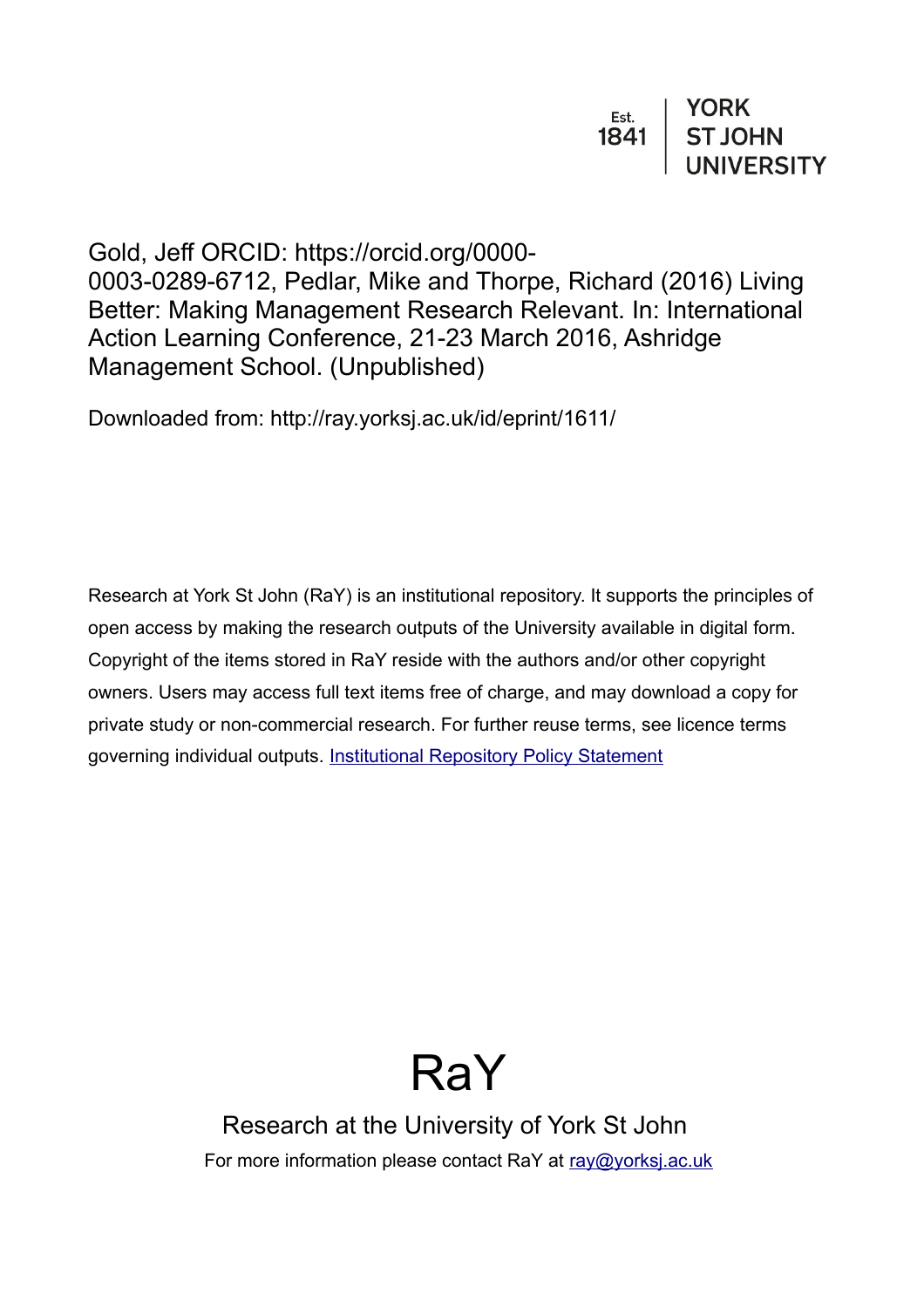## **Living Better: Making Management Research Relevant**

### **Jeff Gold, Mike Pedler and Richard Thorpe**

### **Refereed Paper**

#### **Introduction**

There is continuing concern that management research and theory development favours rigour over relevance and therefore does not become 'practical' in the sense of influencing what practitioners do, think or say (Kieser et al. 2015). While many papers might cite relevance as a concern or purpose, the term lacks definition and can have different meanings in different contexts that are occasionally contradictory (Nicolai & Seidl, 2010). That prominence given to rigour is often seen in the priority given to research as an output that can meet the requirements of largely US-based journals.

In this paper, we seek to show how action learning can serve to bridge between the academic world and the world of practice; and how academic work, written up mainly for the purpose of providing a research output and proving value via rigour, can link with practice in a process that provides relevance though action and learning in an action learning set. A second purpose arises from the action learning process itself. Once participants begin working on their challenges and problems, asking questions and seeking ways forward, knowledge is likely to be created. Thus, in a potentially reverse movement on the bridge, knowledge generated in practice by learners can cross over to the academic world.

To show how this can be done, we will first consider recent critcisms of management and business research concerning its disconnection from practice, and consider a response to this problem in the form of a Knowledge Translation (KT) value-chain ( Thorpe et al. 2011). We then employ this idea in reporting on work with a financial services organization. In the case, we began with a recently published academic paper involving one of the authors (Hines and Gold, 2015) that contained the key concepts that provided the impetus for action and learning. We conclude by suggesting that there is significant potential for working with action learning both as a vehicle for tackling intractable problems and knowledge translations.

## **The Problem of Management and Business Research**

The UK Economic and Social Research Council (ESRC) has sought to promote research that has 'demonstrable' impact that goes beyond academic acceptance through papers, reports and conferences, to show evidence of use by policy-makers and practitioners. This reflects the definition of research by Research Councils UK (RCUK) as 'the demonstrable contribution that excellent research makes to society and the economy'. RCUK also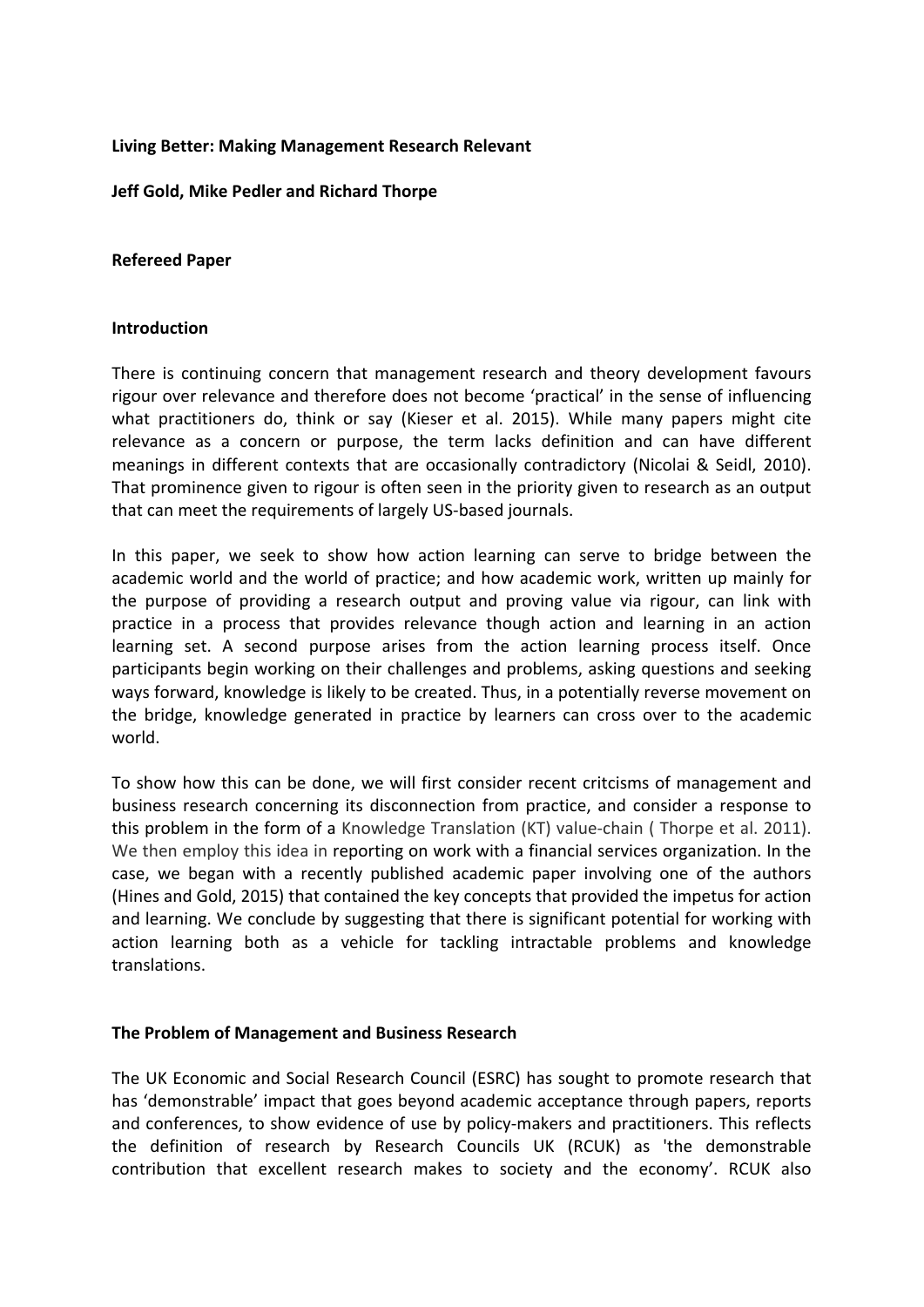publishes an annual report on impact (RCUK 2014). However, elsewhere there have been concerns about the measurement of impact, including whether some consequences of research can be undesirable and have unintended consequences (Butler 2010).

The problem of research and impact has a long pedigree. Writing in 1929, the philosopher A.N. Whitehead argued that the rigour of scientific enquiry should include use value as part of the process so that it could contribute to a 'three-fold urge: (i) to live, (ii) to live well, (iii) to live better.' The fundamental point here is that the production of knowledge should not be disconnected from its use. However, for much of the 20th century, and in many areas of research, concerns of disconnection or worse have persisted. Disconnection problems can exist at local and even individual levels, at the levels of organizations, policy-makers and government or even at wider social or inter-national levels. This ought to be the position of research and, in some fields, this connection can be discerned. Commentators such as Nicholas Maxwell (2011) suggest that because academic inquiry has been driven by the primary purpose of knowledge-acquisition and technological know-how, it mostly stays on this path, creating more and more specialized disciplines and sub-disciplines, which celebrate their achievements in the form of publications and conferences only involving their specialized memberships. Maxwell refers to this as knowledge-inquiry and shows how the means become the ends as knowledge is produced but seldom put into practice, producing over time what we now call the research-practice gap. This gap stretches across many areas of research and is particularly evident in the social sciences such as management and business - the very areas of research that night be expected to deal with problems of significance to our lives. Maxwell points the finger at academic research caught in this knowledge-inquiry trap that succeeds in developing knowledge and even technological know-how but only in ways that disconnect it from problems of living and from what is needed to 'resolve' these challenges.

Other commentators argue further that the focus on the production of the theory can lead, not to good practice, but to ideologies that can have damaging effects. For example Ghoshal (2005) argued that the theories presented to students in business schools were 'amoral' but had the potential to promote 'bad' practices through the shaping of the 'normative order'. In recent times, academics have been blamed for their part in the Global Financial Crisis, where Krugman (2012) observed that 'economists have been part of the problem, not part of the solution'.

A key part of the problem pertinent to those working in the social sciences, have been the efforts to copy the natural sciences so as to demonstrate rigour, privileging scientific theorising and model building, which Bennis and O'Toole (2005) have dubbed 'physics envy'. In Economics, for example, the discipline has been largely concerned with models, mathematical proofs, market solutions and claims of value-freedom (Pfeffer 2005). Many other social sciences have also prioritised rigour at the expense of relevance in this way, socializing their doctoral students through teaching them to make their contributions through published outputs (Lariviere, 2012).

Stokes (1997) saw the tension between rigour and relevance as a set of choices which could find reconciliation as shown in Figure 1: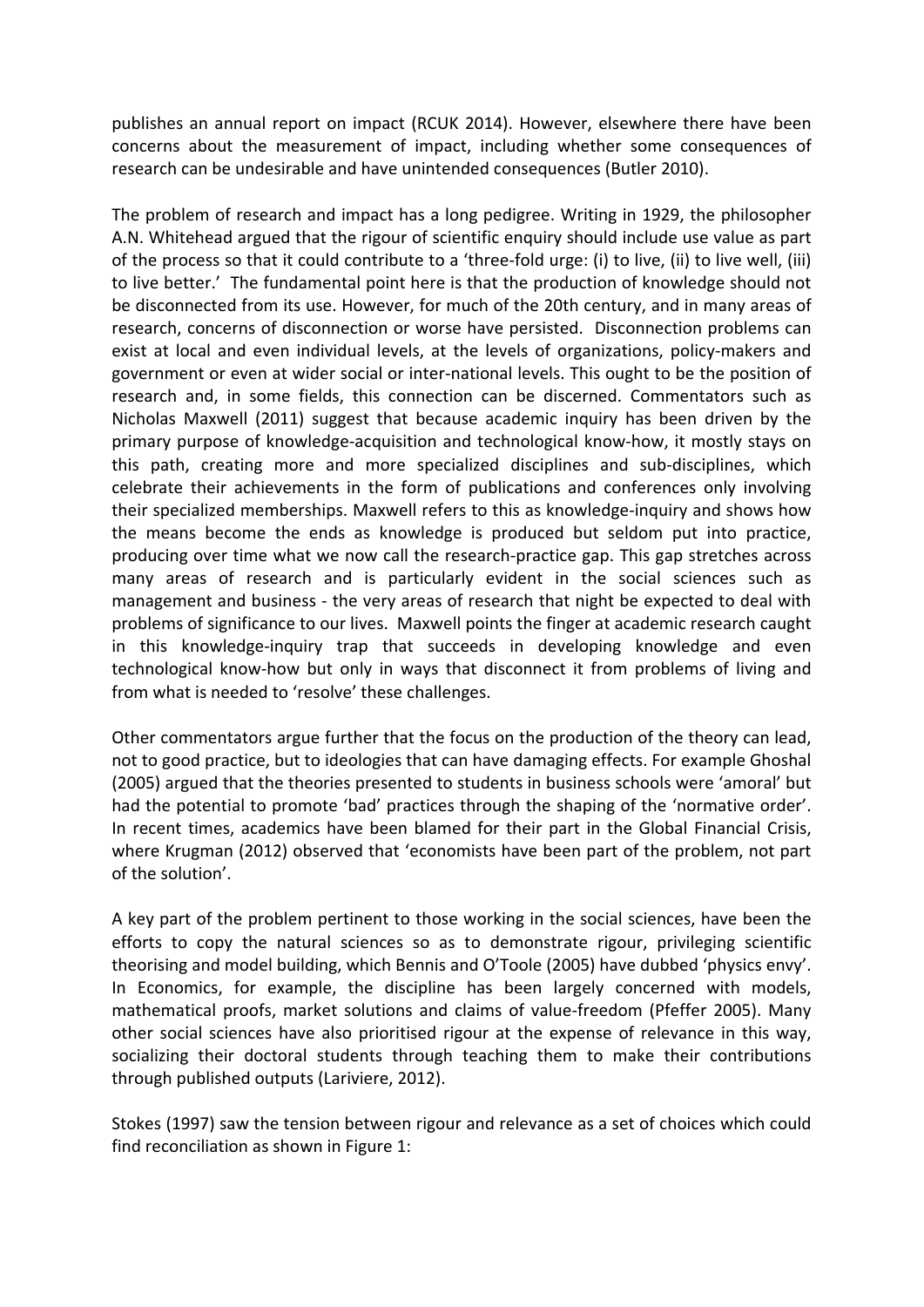

**Figure 1: The choices between rigour and relevance Adapted from Stokes (1997).** 

Thus research can be basic in order to improve understanding but without consideration of use. The danger here is that this understanding goes no further, and generates specialisations that distort the means to become ends in themselves. Where research is applied, as in consulting organisations, this can be highly relevant but lacking in rigour via the continuous and largely unquestioning pursuit of the next improvement. The third possibility is referred to as Pasteur's quadrant because the research that led to the discipline of microbiology was rigorous but was also simultaneously applied, thus reconciling rigour with relevance and provoking new possibilities. Interestingly, in Stokes' model, business schools appear in this quadrant, but perhaps this is a reflection of original intent that is now part of an illusion or delusion (Alvesson 2013)

The disconnection of business and management research in the UK is reinforced by the publication of a journal ranking list by the Association of Business Schools, which some have described as a 'fetishism' leading to a 'perversion' (Wilmott, 2011). Earlier Hambrick (1994) had referred to 'closed' incestuous loop' among the writers of management research who were simultaneously both the producers and consumers of research outputs, with judgments of success based on the consumption by other writers who could cite a work in their next production rather than showing how it served the needs of managers and practitioners. Perhaps this dynamic was also working to counter the good intentions of the UK's Advanced Institute of Management (AIM), set up in 2002 to improve the quality of research in business schools so that it played a part on contributing to the country's economic competitiveness; in other words, management research needed to become more relevant and practical. However, as argued by Macdonald et al. (2015), it seems that those who were selected to participate in AIM were more oriented towards the requirements of publishing in highly ranked journals so as to fulfil requirements for the Research Assessment Exercise (RAE), now the Research Excellence Framework (REF). We await the judgment of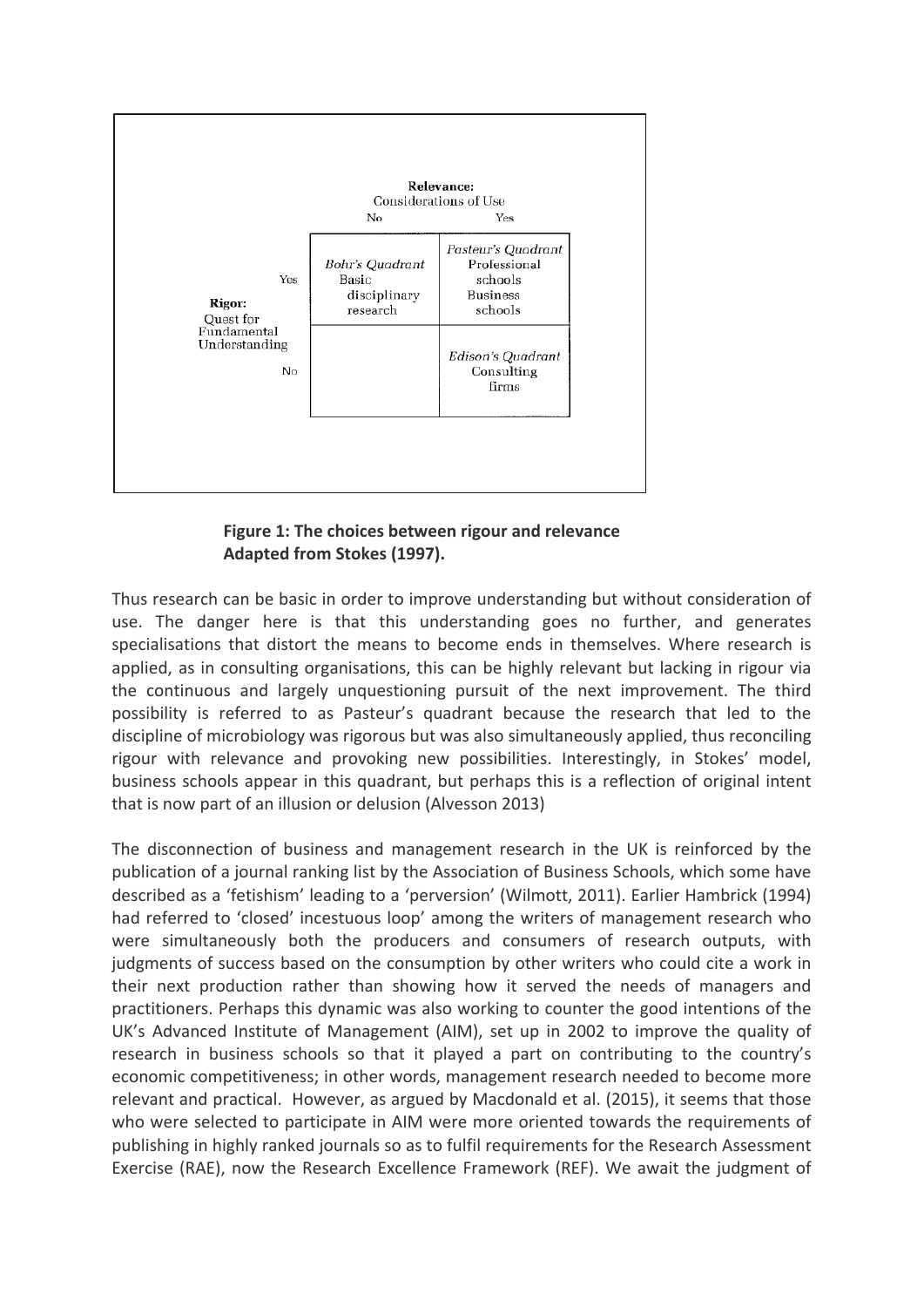the REF in terms of its assessment of impact of research.

Concern about the status of management research has a long history (Pearce and Huang 2012) with some journals such as the Academy of Management Journal seeking to encourage research that was more relevant to practice (Rynes, 2007). There have also been various efforts to frame research in relation to problems and issues in a context of application so that it is relevant to practice (Gibbons et al, 1994; Van de Ven 2007; Panza and Thorpe 2010)), although progress still needs to be made (Hodgkinson and Starkey 2011).

In Maxwell's (2011) wisdom-inquiry the 'problems of living rationally' should form the basis of research so that actions to tackle the problems are considered and imagined before the acquisition of knowledge. The starting point for research in universities should be to articulate the 'problems of living' at individual, social and global levels so that possible solutions and actions can be proposed and critically assessed. Knowledge would not be pursued or acquired for its own sake, nor become trapped in the academic *cul de sac* of papers and conferences that do not go further. Crucially, there is a cyclical aspect of pursuing knowledge that tackles problems that then provides feedback to begin the process again. The cyclical features of wisdom-inquiry opens the door to methodologies that allow a critical analysis of relevant issues to our lives and an orientation to taking action and learning from that action, such as action learning. In the next section, we consider how a theory of knowledge translation and propose that action learning can become the vehicle for a reverse translation by producing academic work that seeks to influence practice concerning issues of importance to our lives.

## **A Theory of Knowledge Translation**

One solution to the problem of the prioritizing of rigour over relevance in the academy is the idea of the Knowledge Translation Value-Chain (KTV-C) (Thorpe et al. 2011) which considers the different kinds of impact that could widen the scope of research, depicted as a series of stages: (Figure 2).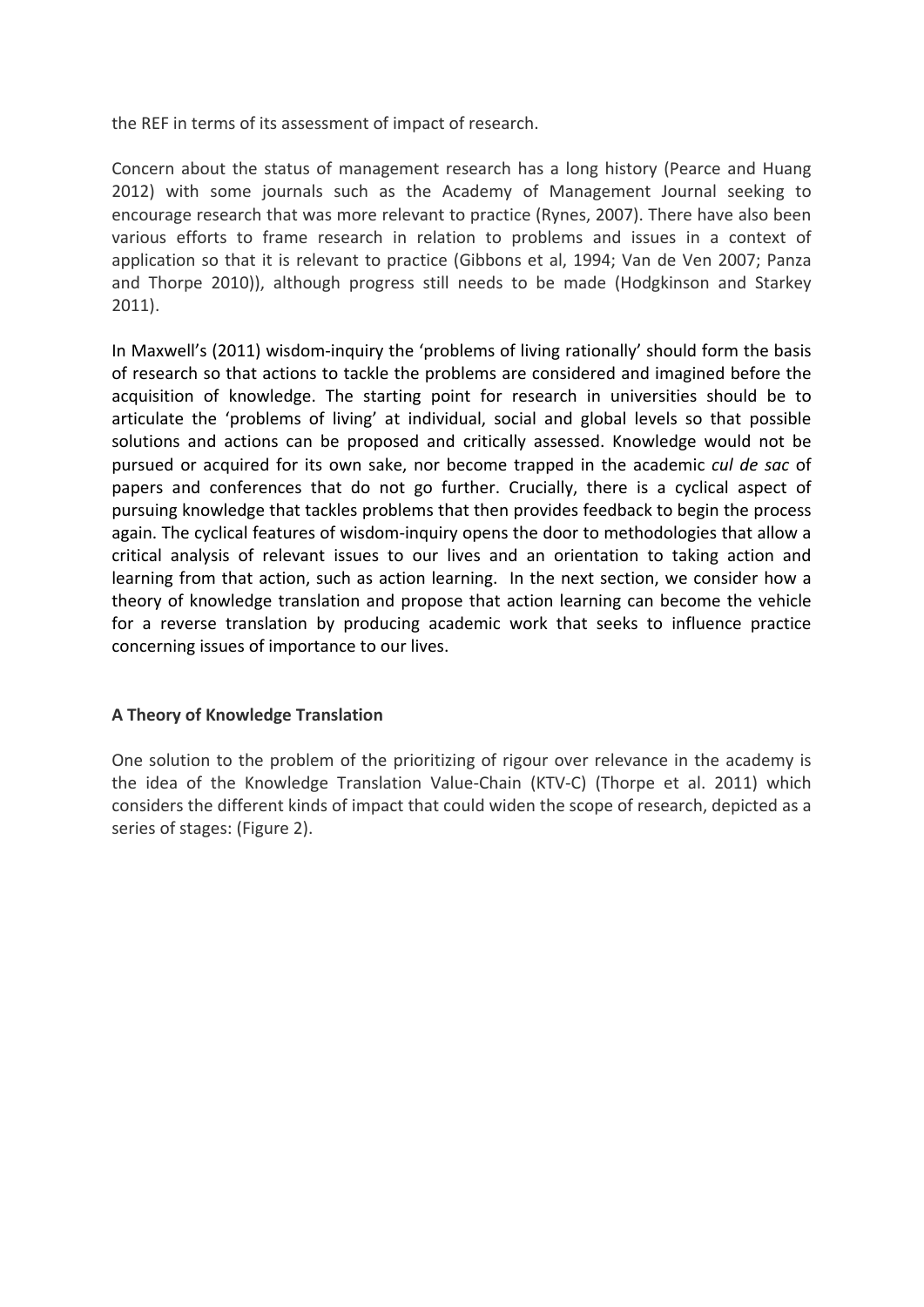

## **Figure 2: A Knowledge-Translation Value-Chain Source: Thorpe et al. (2011)**

This value-chain can be seen a bridge, at one end of which is knowledge created for academic purposes (OP1 & OP2), and at the other is applied within a practice environment. How does this knowledge move from one end of the bridge to other? And crucially, how can it move in the direction of the green arrows in Fig. 2, that is, from practice to theory?

However, in the model as proposed by Thorpe et al, the value chain moves basically from Left to Right; from academic research to practice. The green arrows are outputs from the former to the latter, but do they indicate a possible reverse flow of outputs from practice as informing academic research? There is no indication in Fig 2 of any opportunity for Maxwellian "wisdom inquiry" (2011) where the "problems of living rationally" should form the basis for academic research. We understand why this model was produced, the authors being academics engaged in and concerned about the effects of the Research Excellence Framework, and in particular its concern for "Impact" (Ref needed?) From a practice perspective, we propose a transformation of the linear KTV-C either by a second chain moving in the reverse direction, or by bending the chain, creating loop or circle, whereby findings from practice can influence the direction and purpose of academic research.

We also propose that action learning is a proper vehicle for making this reverse crossing or completing the circle, along with action research and the other "action modalities (Raelin 1999), where' knowledge is produced in the service of, an in the midst of, action' (Raelin 1999, p.117). As traditionally formulated, based on the work and practice of Revans (1983), the primary concern of action learning, its 'first principle', is the relationship between learning and problems where the problem is 'real'. That is, the problem is not just an exercise in thinking or learning a theory; if the problem has salience for the learner, it can provide for action. Central to the consideration is that through questioning insight or Q new possibilities for action can be formulated. Revans gave particular emphasis to this process and contrasted it with a reliance on P, or programmed knowledge, arguing that in situations where learners are faced with a problem 'they do not know how to address', it is through Q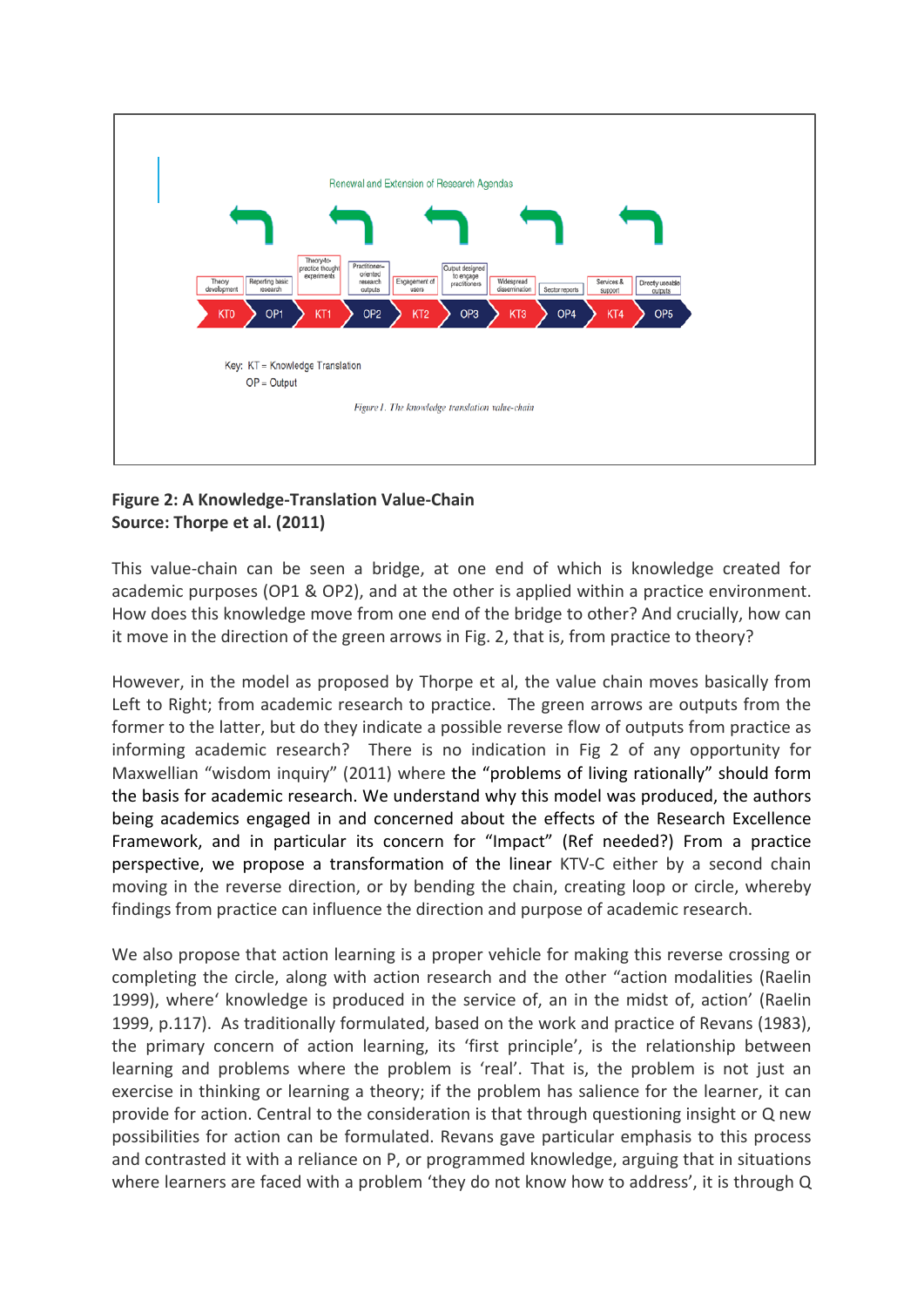that opens new possibilities. He and others have even denounced the tendency to give prominence to P (cf. Mumford 1995) and this might include the efforts and outputs of academics and business schools.

Revans' seminal works date mainly from the 1960s, 70s and 80s, and largely before the advent of the digital age. Castells (1996) highlights the subsequent explosion of available information, or P, and new areas of expertise or generations of 'knowledge workers', resulting from the accumulative and generative power of ICT. Leaving aside the important debates concerning the movement from data to information to knowledge, it should be evident that we live in a world in which digital technologies fuse with physical and biological advances to produce a P-rich world (Schwab 2016). Academic work in business and management is part of this accumulation although, as we argue above, too much of it remains as data to information which does not then become accessed by individuals as knowledge for their use. Crucially, if we take Polanyi's (1975) views on the personal character of knowledge based on 'participation through indwelling' (p.44), we argue that action learning can provide a path to correction.

## **Case Study: Future & Foresight in a Financial Services Organisation**

Hines and Gold (2015) considers a long-running issue of how futures thinking can be integrated into organizations, and highlights some of the reasons for the rare use of futures and foresight methods and ideas. These include a lack of clarity of the meanings of terms, the episodic use and confusion with strategic planning, and non-receptive climates in organizations where managers are too busy and focussed on the short term and everyday. Hines and Gold suggest the need for internal champions to broker and facilitate the integration of futures and foresight processes. A social constructionist approach (Cunliffe 2011) requires internal connections, dialogue and meaning-making by organizational participants to construct a reality recognised as futures and foresight. The work described by Gold & Hines was done via an action learning set established in a medium-sized financial services organization in Yorkshire (FSO).

Hines and Gold (2015) was used as the starting vehicle to help the set to cross the bridge was KT1 moving to OP2 in Figure 2. The intended destination was firstly KT2 to OP3 and then potentially a jump to KT4 and OP5. However, we also recognized that a reverse flow was quite possible, through the questions posed and knowledge generated.

In an attempt to engage with the users in the FSO, Futures and Foresight (F+F) was suggested to one manager who had recently completed a leadership programme. This manager was concerned with the strategic development of the organisation and was aware of the limitations on thinking of the previous 10 years, during which the organisation, and the sector as a whole, had come close to disaster. F+F seemed an attractive new direction to explore. On the basis that once an insider became interested, others could be attracted through conversation, this led to five other managers attending the first meeting of what was to become the action learning set. To quickly provoke interest, the group were asked to respond to three question about the proposed work

1. What is the time horizon for this work?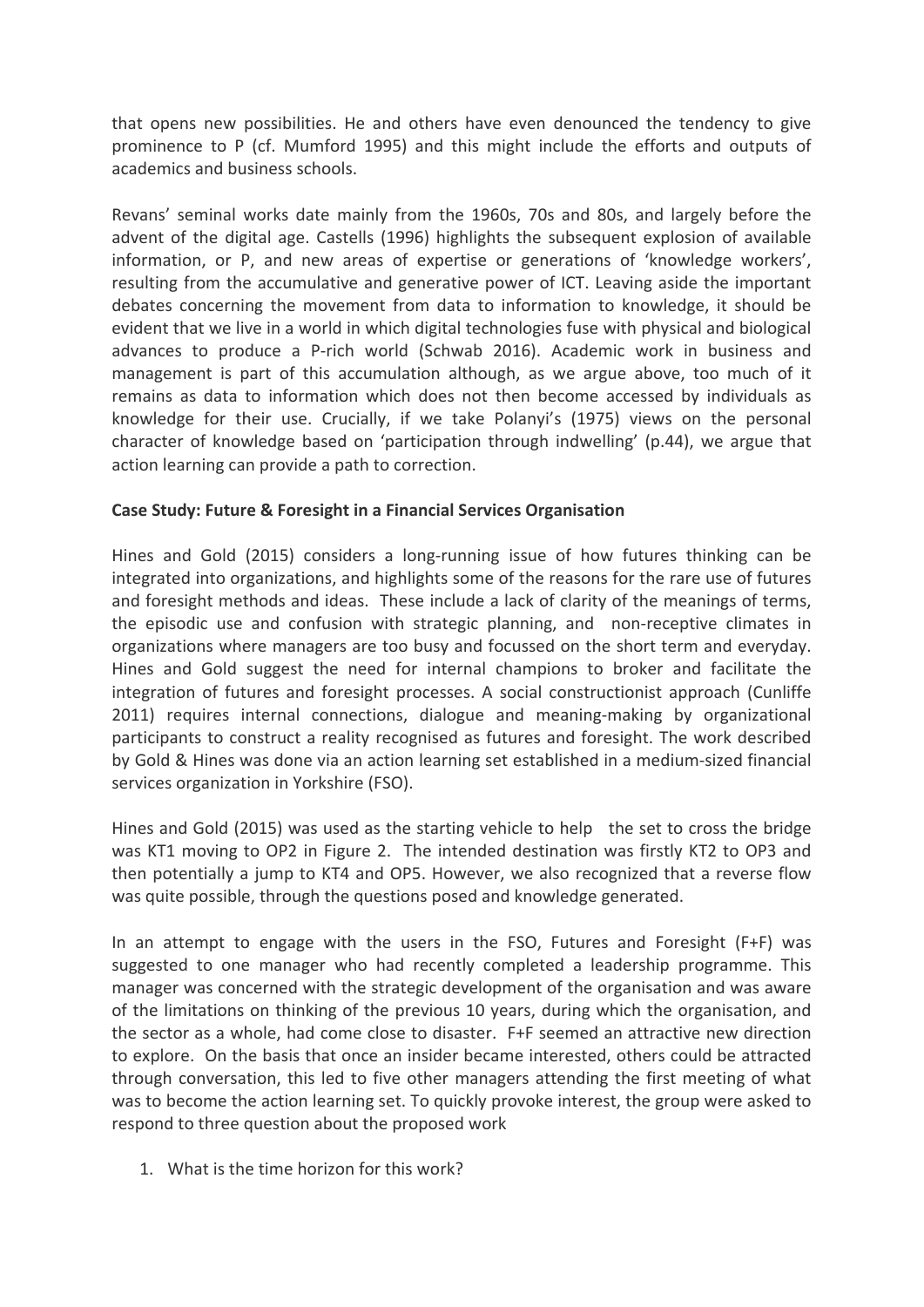- 2. What is the focus for this group?
- 3. What is the outcome envisaged?

A time horizon of 2025 was quickly agreed but it took longer to find the focus. As newcomers to F+F, the group members found future talk more difficult, and prompts were needed to shift their reliance on past talk feeding present talk. As Aaltonen and Barth (2015) argue, although looking back or hindsight plays a part in F+F thinking, this is mainly concerned with the ability to imagine, create and use futures knowledge.. However, as philosophers such as Gadamer (1999) have often argued, language itself is historically formed and this can tilt conversations in the present in the direction of the past. Further prompting to push the talk towards the future finally produced a focus of: "The Future of FSO Services" and an outcome of: "Sustain why the FSO community is here: Understand how we deliver to ensure we do".

While not especially challenging or insightful, this process provided an entry point for F+F thinking and a step into action learning. F+F is concerned with a time that has not yet happened and where predictability falls and uncertainty rises. We suggested that this started when considering time periods beyond the next 3 to 4 years which means working with what is probable in terms of the continuation of events and activities, but increasingly is concerned with what is possible, plausible, preferable and undesirable or surprising (Micic 2010). Because the FSO had endured a very threatening and difficult period until 2010, and had been recovering since, it was possible to give more prominence to the way F+F could work and the group were happy to move to the next phase of 'doing the work' and begin the action learning process

A future concerning uncertain events fits with what Revans (1983) considered as an intractable problem resisting easy solution. To respond to such uncertainty, questions can be posed where answers are not yet formulated. They can direct attention towards finding knowledge that can reveal the key factors in terms of trends, issues and technologies about future development of the environment that will inform decision-making. For the FSO, such knowledge could concern market conditions, the behaviour of consumers and customers, technology, regulation and the law and general socio-economic-political conditions. Each set member chose their own question to contribute to the overall focus and outcome:

- **1.** Where will the emphasis be on regulation and what do we need to put in place?
- **2.** How will people's attitudes and emotions towards financial needs change across generations? What is the changing landscape of different generations' expectations?
- **3.** How will self-ownership and self-knowledge of services evolve?
- **4.** Will people be able to afford to save and want to save for tomorrow?
- **5.** How will we innovate for success? Are we fit for purpose?
- **6.** How will different generations, especially 20-40 age group, interact with FSO?

These questions led to actions in terms of seeking knowledge from company and sector reports, various experts and also academic and other papers. The data collected formed the basis for a first review of action 8 weeks later. Set members were able accumulate significant bundles of information including freely available documents such PWC (2014) and more academic papers such as Nienaber et al. (2014). To help sense-making and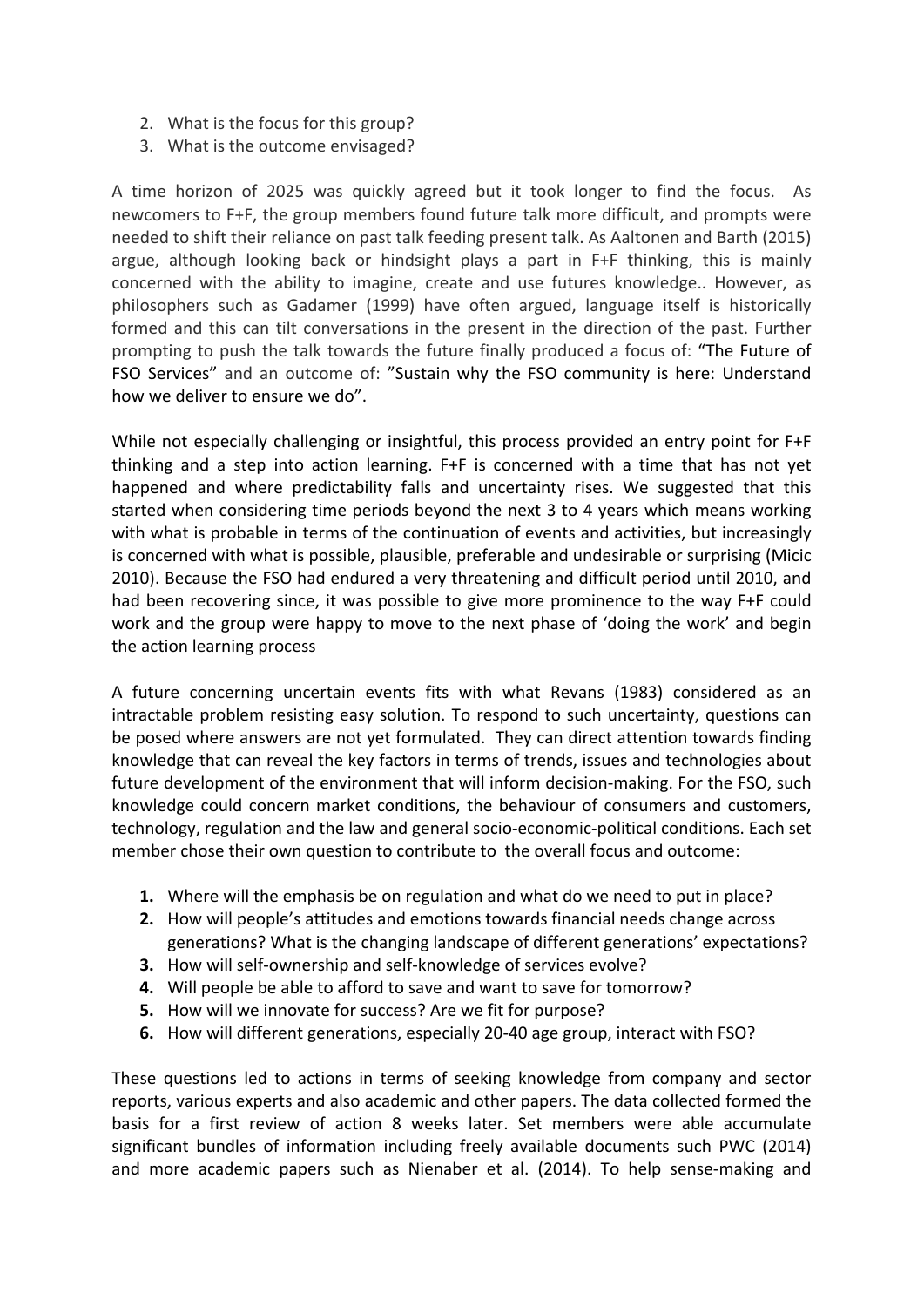articulate learning each member prepared a presentation under two sub-headings – Overview and Actions for the Present. The intention was to link a consideration of the future with possibilities in the present. Figure 2 is an example of these presentations:



#### **Figure 2**

This presentation, along with others, was based on multiple sources of information synthesised by two of the group working together. As a first effort to work with F+F, there was a need for the facilitators to guide and direct the set to some extent. By encouraging the group to make the presentations and articulate actions in their own words, they were using language that would be more acceptable to others in the FSO, a process Hines (2000) refers to as the stealth positioning of F+F. A review of learning so far had revealed that F+F had:

'Allowed the time and space to start the development of an internal capability that is aligned to supporting our long term growth aspirations'

'Established a group of key leaders within the FSO to influence decision making, using wellgrounded insight to make projections.'

As insiders, they could see how F+F was 'now starting to ground our work in actionable outcomes' furthering the progress of F+F towards acceptance by others, which Hines and Gold (2015) see as a key stage in the recognition of the value of the discipline. One way of doing this was to develop mini-scenarios. Scenarios are probably the most well-known F+F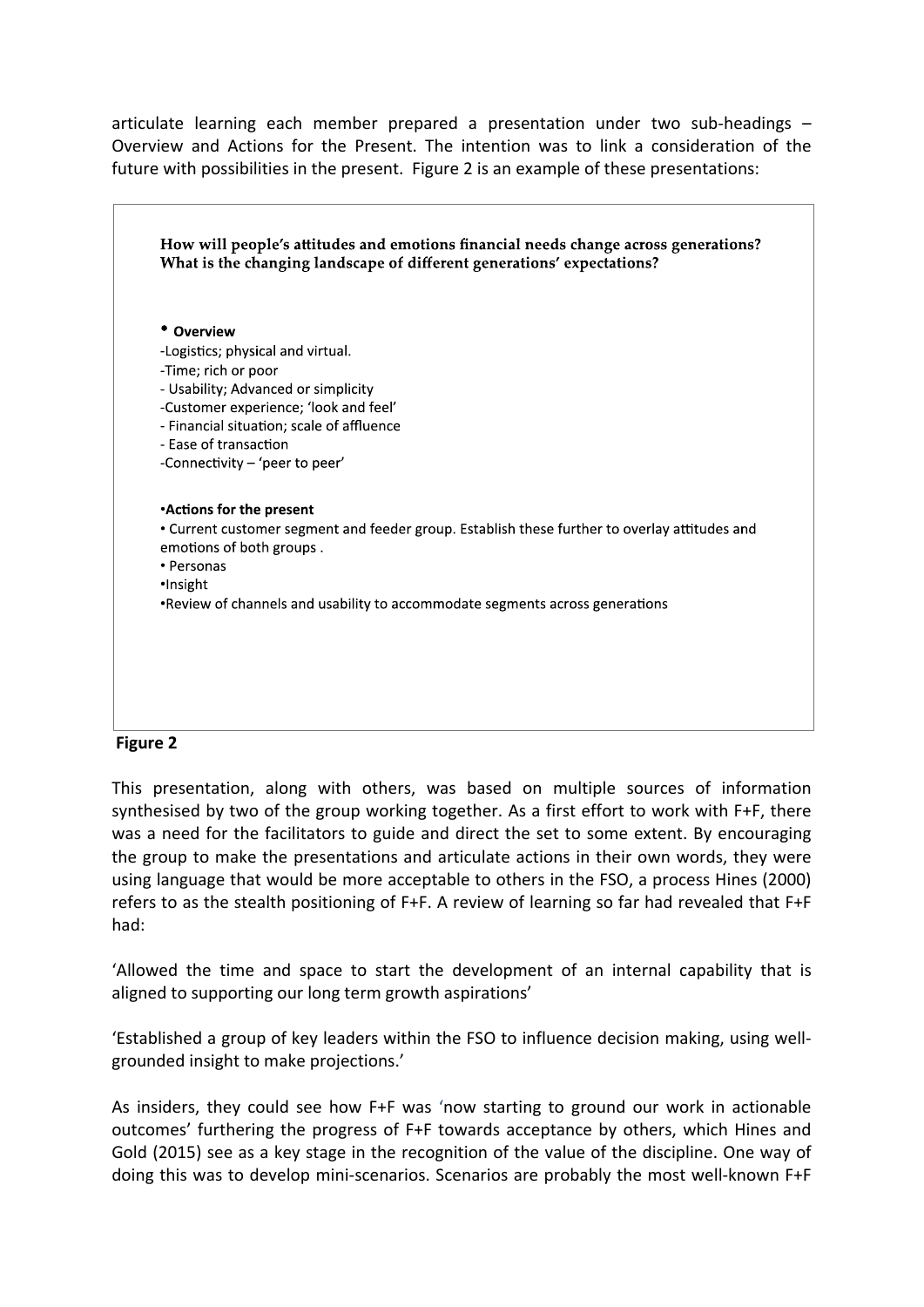methods (Wack 1985; Ringland 2010). However, there are doubts about their value (Molitor 2009) and the strong likelihood that as possible futures, they become confused with forecasting and give the impression of controlling uncertainty and lack of predictability. Our approach was to use a simple method to develop mini-scenarios on the basis of the work already completed, not to provide predictions but to consider projections, with an emphasis on possible suggested futures. To encourage joint work and creative talk, we combined two projections to form single mini-scenarios. For example, the following projections were used in the mini-scenario below:

- 1. FSO uses it influence with the sector to collaborate and inform our regulators
- 2. FSO supports development and research innovative solutions which provide choice, security and trust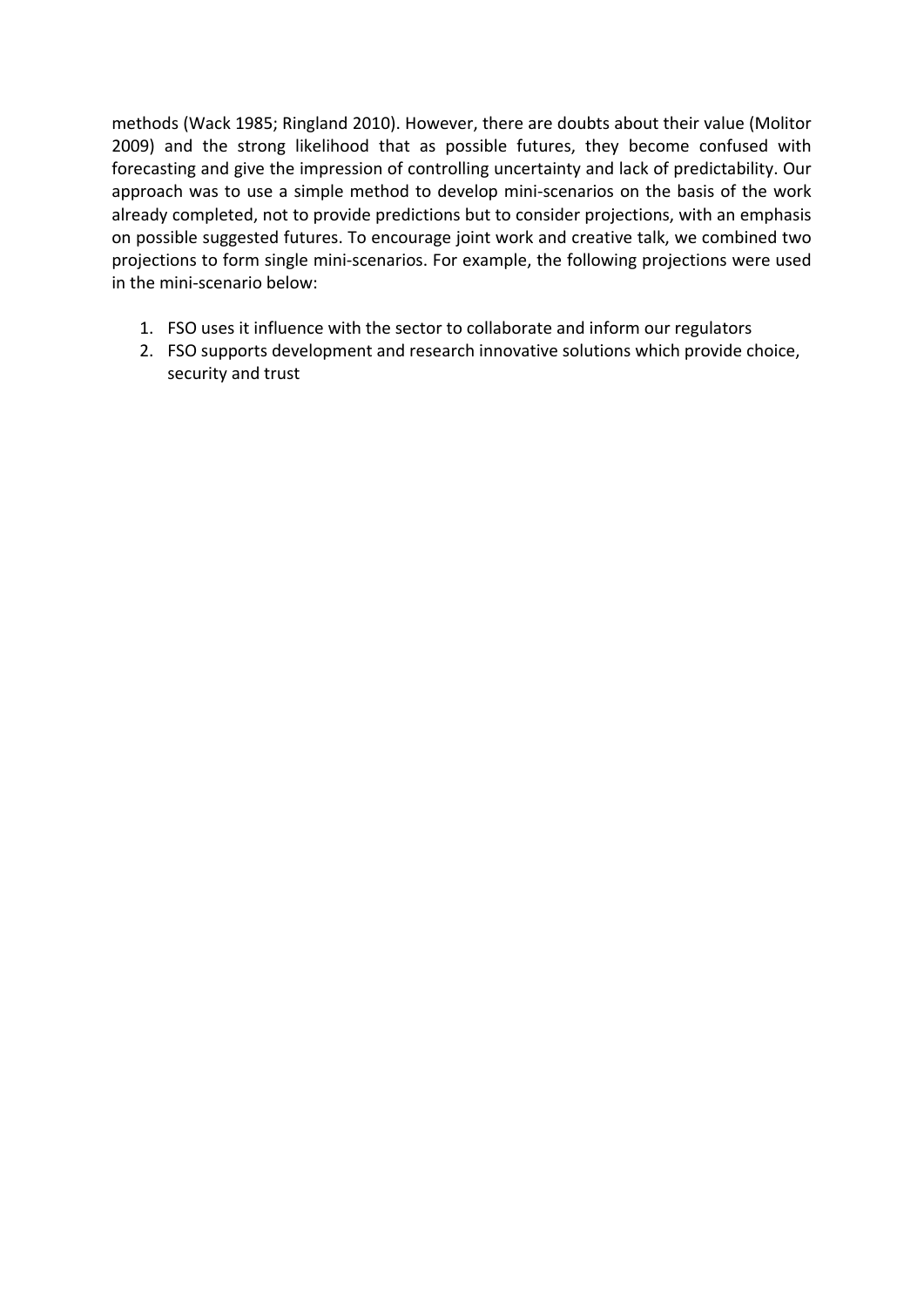FSO together with Partners in the Financial Services Industry has today launched a new service which will give customers the opportunity to see their own personal investment portfolio.

Having the ability to view all their savings and investment, mortgage and pension information from any Financial Services providers in the same place will give customers choice and opportunity.

Once a customer has built their own portfolio of accounts, they will see up to date information on balances, interest rates, risk factors and a forecast of a return on those investments

Working with the regulators, FSO and its Partners, including banks and pension companies, have designed a safe and secure system which puts the customer in control.

Gone are the days of inertia and apathy, the customer will have the opportunity to set goals and pathways to help them obtain the right outcome – be that saving for the holiday of a life-time, or planning for retirement.

Once signed up, all their accounts are linked together and they will be able to move their money between providers.

The making of mini-scenarios stimulated a growing interest and appreciation of the value of F+F and completed the first phase of learning for the group.. As internal advocates for F+F, the set could now work with the mini-scenarios to persuade as part of the key task of integrating F&F into organizational life (Hine & Gold 2015). They provide an image of a possible future that others can engage with, by agreeing or disagreeing, ignoring, judging or asking for further explanations, thus bec0oming part of a negotiation within a context of argumentation (Shotter 1993).

An opportunity to widen their availability was provided by the FSO's annual leadership event, attended by 500 managers, where the group were able to offer a 30-minute experience which was delivered eight times to groups of 30 managers.

The workshops were highly interactive and introduced attendees to some of techniques such as projects and questions for the future. The exposure to future talk engendered an appreciation of F+F and the scenarios, and also raised questions revealing concerns about the future. including changes to roles and the position of the branch network. It was also a useful feature of the event that both the CEO and Chairman of the Board attended, and participated.

As a result of the interest shown in the mini-scenarios and the experiences of using the F+F tools of F+F, a case was being made that added to the discourse around wider use of F+F in the FSO. The presence of both the CEO and the supported a narrative of the validity of the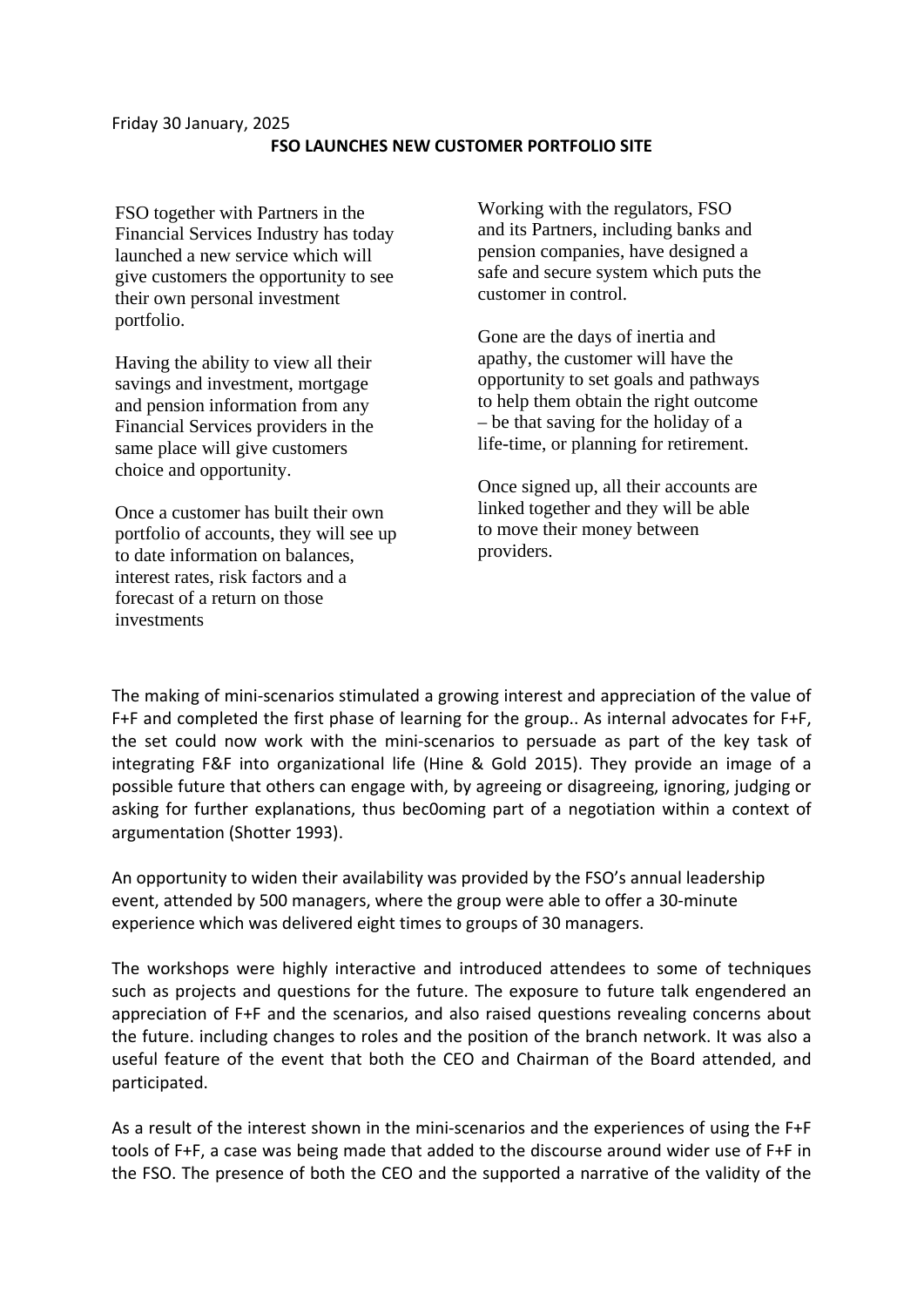process and persuaded others to join in and strengthen the claim (Watson, 1995). This has provided the basis for F+F to be now established or institutionalised in the FSO via:

- 1. The continuation of F+F action learning group
- 2. The outcomes from the action learning being are considered in the FSO's strategy
- 3. F+F becoming a feature of leadership development

## **Summary**

This paper provides a different view to the widely-held opinion that too much business and management research does not move beyond academic publication. Hines and Gold (2015) was published in a refereed journal that takes impact seriously. Nevertheless, the paper seeks to present a way by which F+F as a particular field of understanding could be integrated into an organisation and valued for the contribution it makes to organizational life. The paper advocates the role of internal champions to broker a conversational process and seek to persuade others to join the progressive construction of an F+F text for the organisation. As has been shown elsewhere (e.g. Dovey and Rembach 2015), action research or action learning can be a useful vehicle for supporting such internal champions. Returning to the critique of Maxwell (2011), who argues that the knowledge-inquiry trap disconnects researchers from the problems of living, such as global warming, pollution, poverty, obesity, housing and so on. To respond to such problems, Maxwell advocates a shift to what he calls wisdom-inquiry as concerned with the problems of living, and with realizing justice and value in life. This paper has shown how action learning, can help with the connections between the many reports and inquiries that relate to such issues, but with the impetus of bringing about change and learning in the situation. In another example, Watt et al. (2016) show how action learning sets in different organisations sought to tackle poverty in the Leeds City Region.

A second issue concerns the direction of travel on Thorpe et al's (2011) KTV-C bridge. Starting from KT1 with OP2, the process initially gave prominence to the published paper, or what Revans would have seen as P or programme instruction. Indeed, despite the reverse arrows, the main thrust of KTV-C is in a linear direction, from left to right, and from theory to practice.. We suggest that, given the P-rich world that we now inhabit, it is important to recognize the value of creating the translations based on outputs. In saying this we also want to recognize the cyclical and iterative nature of journeys along the bridge; as is evident in the various texts produced in the FSO case, not only did they provide the impetus to bring about new practices, they also represent a codification of the meanings generated by the members of the action learning group. Revans would have recognized such 'symbiosis' as 'System Gamma' (1982:347) and the data gathered in response to questions posed and the learning that then surfaces provides a rich source of further research for translation and formulation into outcomes in a process that we can call Action Learning Research (Coughlan, 2013; Ogun et al. 2015). In any future consideration of the KTV-C, we suggest that action modes of research, including action learning, be included to accommodate the cycles and iterations that lie at the heart of knowledge generation and creation.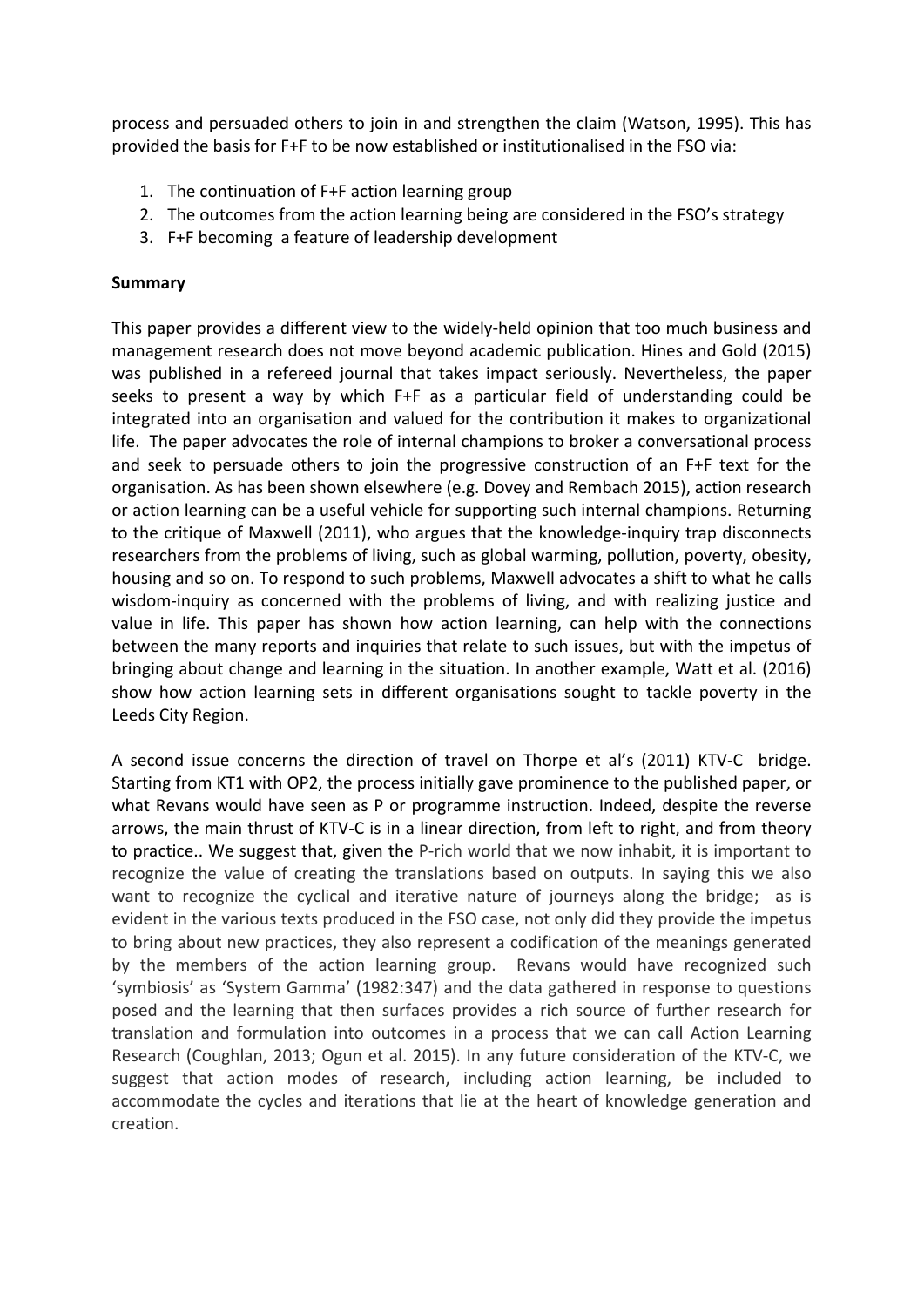### **References**

Alvesson, M. (2013) The Triumph of Emptiness: Consumption, Higher Education, and Work Organization. Oxford: Oxford University Press.

Aaltonen, M. and Barth, T. (2015) How do we make sense of the future? Journal of Futures Studies, Vol. 9, No. 4, pp.45 - 60

Bennis, W. and O'Toole, J. (2005) How business schools lost their way, Harvard Business Review, May, pp. 96-104.

Butler, L. (2010) Impacts of performance-based research funding systems: A review of the concerns and the evidence. In OECD, Performance-based Funding for Public Research in Tertiary Education Institutions: Workshop Proceedings. Paris: OECD Publishing.

Castells, M. (1996) The Rise of the Network Society. Oxford: Blackwell.

Coughlan, D. (2013) [Action learning research? Reflections from the colloquium at the Third](http://www.tandfonline.com/doi/abs/10.1080/14767333.2012.759459)  [International Conference on Action Learning.](http://www.tandfonline.com/doi/abs/10.1080/14767333.2012.759459) [Action Learning: Research and Practice,](http://www.tandfonline.com/toc/calr20/10/1) Vol. 10, Iss. 1.

Cunliffe, A. (2011) Crafting qualitative research: Morgan and Smircich 30 years on. Organizational Research Method, Vol. 14, No. 4, pp.647- 673.

Dovey, K. and Rembach, M. (2015) Invisible practices; innovative outcomes: intrapreneurship within the academy, Action Learning Research and Practice, Vol. 12, No. 3, pp. 276-292

Farah, B. N. (2015) Strategies for deploying business applications on the cloud. Journal of Management Policy and Practice, Vol. 16, No. 4, pp. 30-42.

Gadamer, H-G. (1999) Truth and Method, second revised version, trans. J. Weinsheimer and DG Marshall. New York: Continuum.

Ghoshal, S. (2005). Bad management theories are destroying good management practices. Academy of Management Learning and Education, Vol. 4, pp. 75-91.

Gibbons, M., C. Limoges and H. Nowotny (1994) The New Production of Knowledge/The Dynamics of Science and Research in Contemporary Societies. London: Sage.

Hines, A. and Gold, J. (2015) An organizational futurist role for integrating foresight into corporations. [Technological Forecasting and Social Change,](http://www.sciencedirect.com/science/journal/00401625) Vol. 101: pp. 99-111 Krugman P (2012) End This Depression Now! 2nd Edition. New York: W. W. Norton.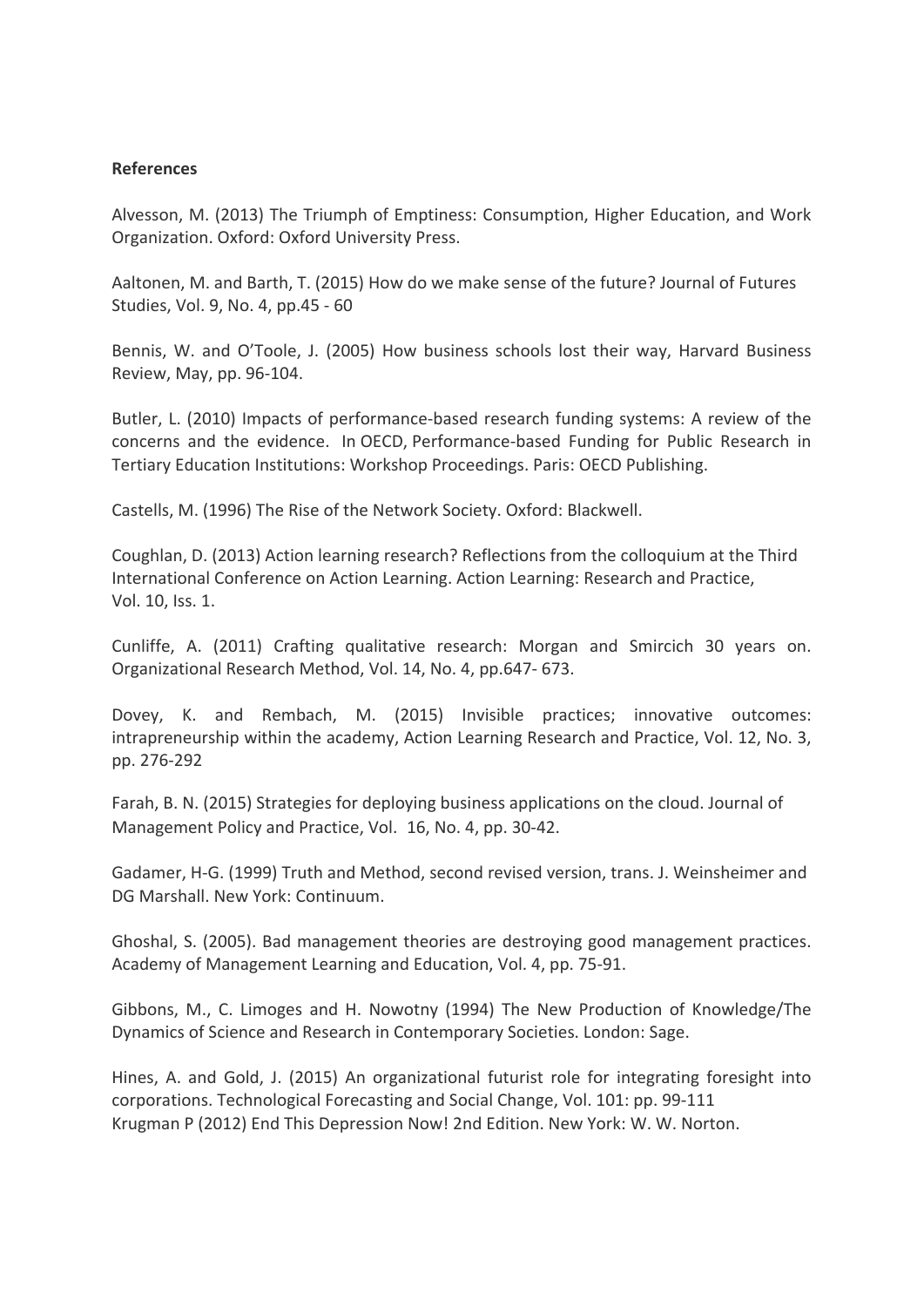Lariviere, V. (2012) On the shoulders of students? The contribution of PhD students to the advancement of knowledge. Sociometrics, Vol. 90, No.2: pp. 463-81

Macdonald, S., Steen, J. and Rahmat, S. (2015) Aiming for excellence: reflections on the Advanced Institute of Management Research and its elite. British Journal of Management. Article first published online: 8 Nov 2015, DOI: 10.1111/1467-8551.12147

Maxwell, N. (2011) We need an academic revolution, Oxford Magazine, No. 309, pp. 15-18.

Micic, P. (2010) The Five Futures Glasses. London: Palgrave.

Molitor, G. (2009) Scenarios: worth the effort? Journal of Futures Studies, Vol. 13, No.3: 81 – 92.

Mumford, A. (1995) Learning in Action. Industrial and Commercial Training, Vol. 27, No. 8, pp. 36–40.

Nienaber, A-M., Hofeditz. M. and Searle, R. H. (2014) Do we bank on regulation or reputation? A meta-analysis and meta-regression of organizational trust in the financial services sector. International Journal of Bank Marketing, Vol. 32 No. 5, pp. 367-407.

Ogun, A., Pedler, M. and Gold, J. (2014) Reconciling western corporate governance theory with practice in Nigeria: A grounded action learning approach. Journal of Corporate Governance, Vol. 6, No. 2, pp. 1103-1128.

Pfeffer, J. (2005) Why do bad management theories persist? A comment on Ghoshal, Academy of Management Learning and Education, Vol.4, No.1, pp.96-100.

Polanyi, M. (1975) 'Personal knowledge'. In Polanyi, M. and Prosch H. (Eds), Meaning. (pp.22–45), Chicago, IL: University of Chicago Press.

PWC (2014) Where Next? Assessing the current and future economic contribution of the UK Financial Services Sector. London: PWC.

Raelin, J. (1999) Preface. Management Learning, Vol.30, No.2, pp. 115-125

RCUK (2014) Impact Report. Swindon: Research Councils UK.

Revans, R. (1982) The Origins and Growth of Action Learning. Bromley: Chartwell Bratt.

Revans, R. (1983) The ABC of Action Learning. Buckley: Chartwell Bratt.

Ringland, G. (2010) The role of scenarios in strategic foresight. Technological Forecasting and Social Change, Vol. 77, No. 9, pp. 1493-1498.

Schwab, K. (2016) The Fourth Industrial Revolution. Geneva: World Economic Forum.